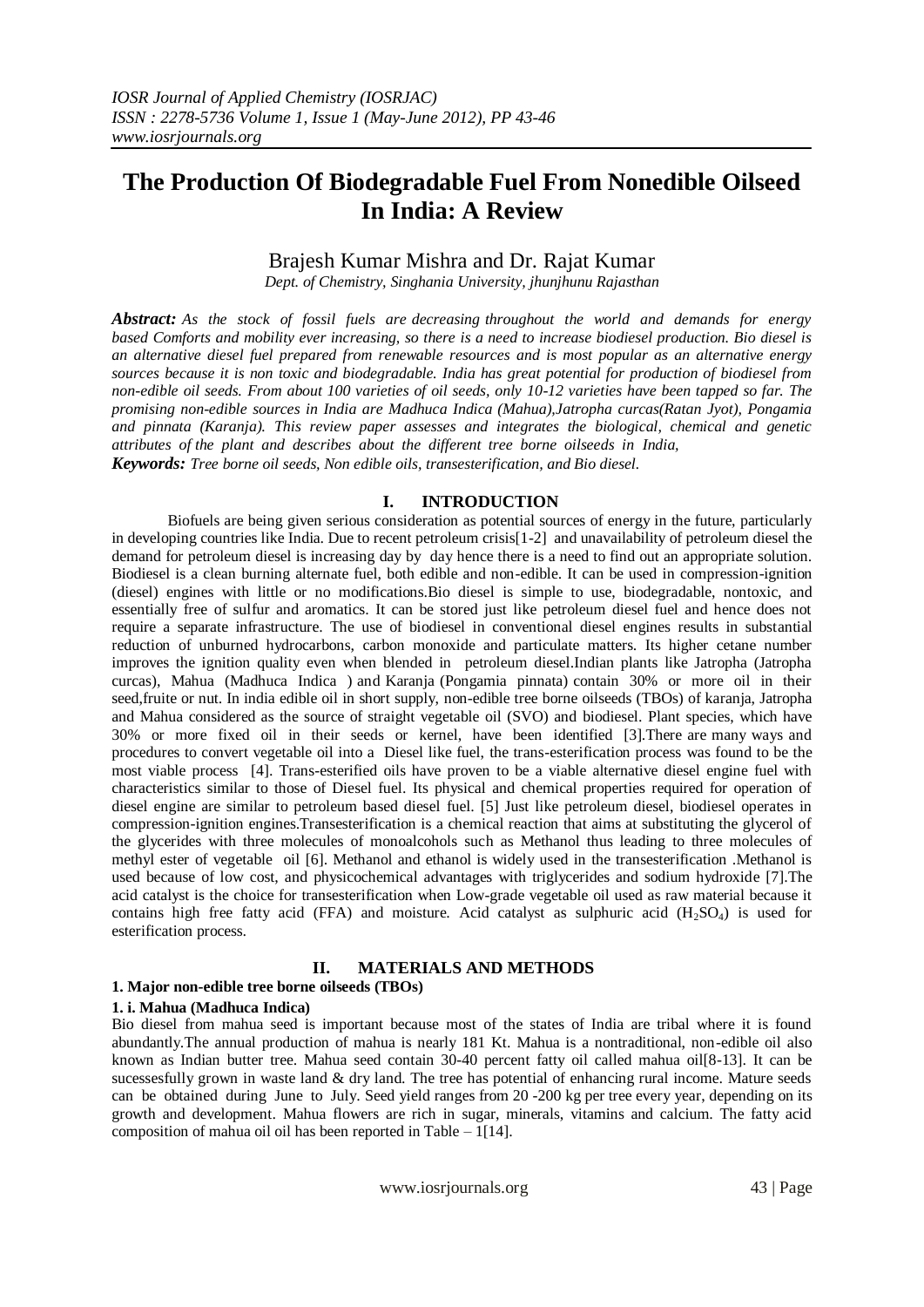## **1.ii. Jatropha (Jatropha curcas)**

Jatropha curcus is a drought-resistant perennial, growing well in marginal/poor soil. Jatropha the wonder plant produces seeds with an oil content of around 37%. The oil can be combusted as fuel without being refined. It burns with clear smoke-free flame, tested successfully as fuel for simple diesel engine. The byproducts are press cake a good organic fertilizer, oil contains also insecticide. J.curcas grows almost anywhere, even on gravelly, sandy and saline soils. It can thrive on the poorest stony soil. Its water requirement is extremely low and it can stand long periods of drought by shedding most of its leaves to reduce transpiration loss. Jatropha is also suitable for preventing soil erosion and shifting of sand dunes. The fatty acid composition of jatropha oil has been reported in Table –  $2[14]$ .

## **1. iii. Karanja (Pongamia pinnata)**

Karanja is a medium sized tree is found almost throughout India. Karanja tree is wonderful tree almost like neem tree. The common name of the oil is Karanja Seed Oil and the botanical name is Pongamia glabra of Leguminaceae family. Pongamia is widely distributed in tropical Asia and it is nonedible oil of Indian origin . The plant is also said to be highly tolerant to salinity and can be grown in various soil textures viz. stony, sandy and clayey. Karanja can grow in humid as well as subtropical environments. The tree bears green pods which after some 10 months change to a tan colour. The pods are flat to elliptic, 5-7 cm long and contain 1 or 2 kidney shaped brownish red kernels. The yield of kernels per tree is reported between 8 and 24 kg.The kernels are white and covered by a thin reddish skin. The composition of typical air dried kernels is: Moisture 19%, Oil 27.5%, and Protein 17.4%. The present production of karanja oil approximately is 200 million tons per annum. The time needed by the tree to mature ranges from 4 to 7 years and depending on the size of the tree the yield of kernels per tree is between 8 and 24 kg. The oil content extracted by various authors ranges between 30.0 to 33% [3]. The oil is used by common people due to its low cost and easy availability. The fatty acid composition of karanja oil has been reported in Table – 3[14].

## **2.Oil processing technology of oil seeds**

### **2. i. Oil extraction and Purification of Oil**

Although oil extraction can be done with or without seed coat, for jatropha, utilization of a Mechanical dehulling system (to remove the seed coat) can increase oil yield by 10%. While in cold pressing  $(<60^{\circ}C$ ), around 86 – 88% efficiency is achieved, hot pressing  $(110 - 120^{\circ}C)$  can increase it to around 90%. This necessitates a further step of oil de gumming before trans-esterification. Oil extraction methods are also being developed based on fermentation hydrolysis. In this process, cell walls of the oil plant seeds are destroyed followed by the release of the oil present within the cells [15]. This new method not only produces higher quality of oil and cake but also requires much less energy and results in lower levels of environmental pollution. The extracted oil can be purified by Sedimentation prosesss.This is the easiest way to get clear oil, but it takes about a week until the sediment is reduced to 20 - 25 % of the raw oil volume. The purification process can be accelerated tremendously by boiling the oil with about 20 % of water.

### 2. **ii. Detoxification of seed cake**

After extraction of oil from seed the detoxification of the seed cake is necessary so that the seed cake can be used as cattle feed. From Several investigations it is found that de-acidification and bleaching could reduce the content of toxic phorbol esters to 55% [16].

### **III. Biodiesel processing**

There are four ways in which oils and fats can be converted into biodiesel, namely, Transesterification, micro emulsions and paralysis. The process of converting the raw vegetable oil into biodiesel, which is fatty acid alkyl ester, is termed as transesterification. There are three basic routes to biodiesel production from oil are such as base catalyzed transesterification of the oil, direct acid catalyzed transesterification of the biolipid and Conversion of the biolipid to its fatty acids and then to biodiesel.transesterification being the most commonly used method. Conversion is complicated if oil contains higher amounts of FFA  $(>1\%$  w/w) that will form soap with alkaline catalyst. The soap can prevent separation of the biodiesel from the glycerin fraction. Crude oil contains about more than 25 % FFA, which is far beyond the 1% level. The reduction of FFA <1% is best if esterification followed by Trans-esterification.

### **3. i. Esterification**

Normally most of the oils are converted into biodiesel ester using the base catalysed trans-esterifcation method. If nonedible oil posses high free fatty acid and acid value >3 then Trans –esterification followed by esteri fication.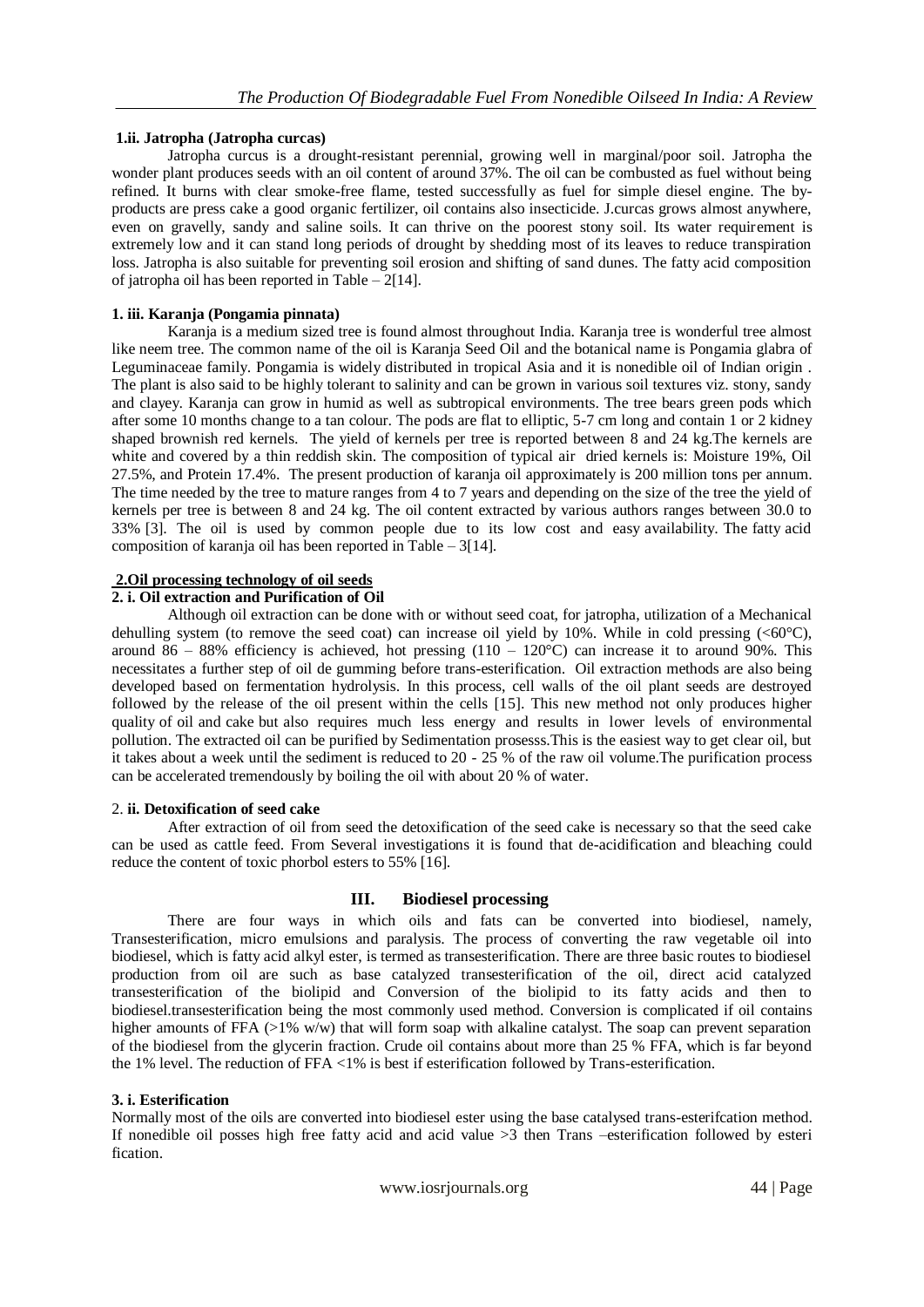# **3. ii. Transesterification**

Transesterification also called alcoholysis is the displacement of alcohol from an ester by another alcohol in a process similar to hydrolysis, except that an alcohol is employed instead of water. Methanol and ethanol are utilized most frequently. This process is widely used to reduce the viscosity of triglycerides, thereby enhancing the physical properties of fuel and improve engine performance. Thus fatty acid methyl ester (also known as biodiesel) is obtained by transesterification. The yields of methyl ester are maximum (85-90%) if trans esterification carried out in mechanical stirrer which has 1100 revolutions per minuts (rpm).

| <b>Fatty Acid</b> | <b>Formula</b>    | <b>Structure</b> | $Wt\%$        |
|-------------------|-------------------|------------------|---------------|
| <b>Palmitic</b>   | $C_{16}H_{32}O_2$ | 16:0             | 16.0-28.2     |
| <b>Stearic</b>    | $C_{18}H_{36}O_2$ | 18:0             | 20.25.1       |
| <b>Arachidic</b>  | $C_{20}H_{40}O_2$ | 20:0             | $0.0 - 3.3$   |
| Oleic             | $C_{18}H_{34}O_2$ | 18:1             | $41.0 - 51.0$ |
| Linoleic          | $C_{18}H_{32}O_2$ | 18:2             | 8.9-13.7      |

## **Table 1. Fatty acid profile of mahua oil [8]**

| Table 2. Fatty acid profile of jatropha oil [14] |  |  |
|--------------------------------------------------|--|--|
|                                                  |  |  |

| <b>Fatty Acid</b> | Formula           | structure   | $Wt\%$      |
|-------------------|-------------------|-------------|-------------|
| <b>Myristic</b>   | $C_{12}H_{28}O_2$ | 14:0        | $0.5 - 1.4$ |
| Palmitic          | $C_{16}H_{32}O_2$ | <b>16:0</b> | $12 - 7.0$  |
| <b>Stearic</b>    | $C_{18}H_{36}O_2$ | <b>18:0</b> | $5.0 - 9.7$ |
| Oleic             | $C_{18}H_{34}O_2$ | 18:1        | $37 - 63$   |
| <b>Linoleic</b>   | $C_{18}H_{32}O_2$ | 18:2        | 19-41       |

## **Table 3. Fatty acid profile of Karanja oil [14]**

| <b>Fatty Acid</b> | Formula           | structure | Wt%           |
|-------------------|-------------------|-----------|---------------|
| <b>Palmitic</b>   | $C_{16}H_{32}O_2$ | 16:0      | $3.7 - 7.9$   |
| <b>Stearic</b>    | $C_{18}H_{36}O_2$ | 18:0      | $2.4 - 8.9$   |
| Lignoceric        | $C_{20}H_{40}O_2$ | 24:0      | $1.1 - 3.5$   |
| <b>Oleic</b>      | $C_{18}H_{34}O_2$ | 18:1      | $44.5 - 71.3$ |
| <b>Linoleic</b>   | $C_{18}H_{32}O_2$ | 18:2      | $10.8 - 18.3$ |

# **IV. RESULT AND DISCUSSION**

Maximum production of biodiesel is occurs at atmospheric pressure and 60-80O0c temperature in the molar ratio of 6:1. Biodiesel is highly biodegradable in freshwater as well as soil environments. 90–98% of biodiesel is mineralized in 21–28 days under aerobic as well as anaerobic conditions [17-19]. It is preferable to store the fuel in clean, dry and dark environment. However the stability can be increased by doping with antioxidants. Biodiesel has poor oxidation stability.

India has great potential for production of nonedible oilseed in 10-12 varieties. The annual estimated potential is about 21 million tones. As survey of Government of India, about 175 million hectares land are classified as waste and degraded. It is required to select and evolve quick growing and highly yield varieties of